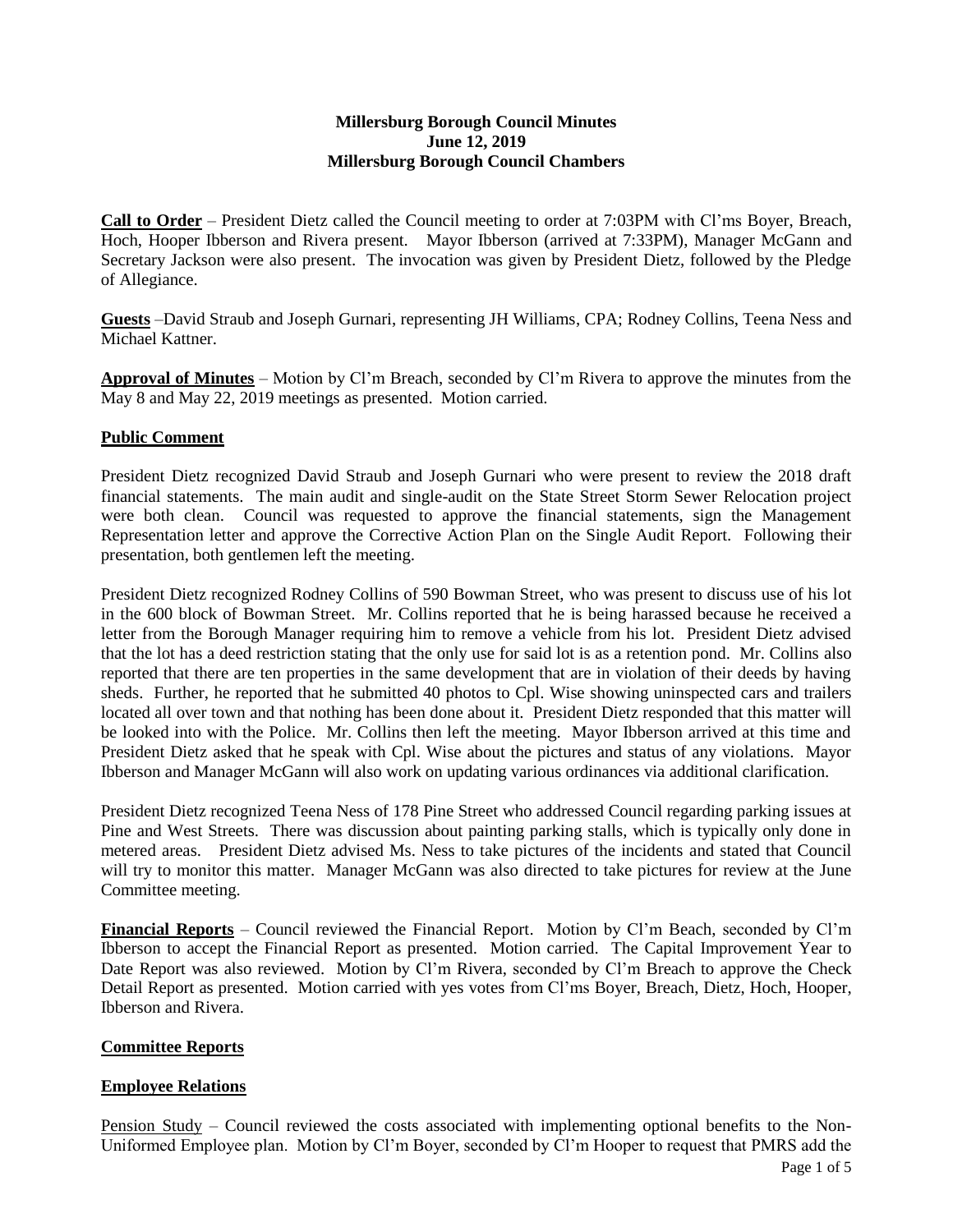disability benefit to the Non-Uniformed Employee Pension plan at the additional cost of \$3,426 per year. Motion carried with yes votes from Cl'ms Boyer, Breach, Dietz, Hoch, Hooper, Ibberson and Rivera. Cl'm Hooper left the meeting.

Wage Adjustment – Manager McGann reported that Branson Smith has successfully completed his probation period. Motion by Cl'm Boyer, seconded by Cl'm reach to award employee Branson Smith a 50 cents per hour raise retroactive to the first full pay following the end of his probation and another 50 cents per hour upon obtaining his pesticide applicator's license. Motion carried with yes votes from Cl'ms Boyer, Breach, Dietz, Hoch, Ibberson and Rivera.

Joint Council/Police Meeting – Cpl. Wise is unable to attend on any of the proposed dates. President Dietz directed Manager McGann to arrange some July dates.

## **Finance and Risk Management**

Builder's Risk Insurance – Council considered purchasing coverage for the MYO Park Renovation project but opted to not pursue.

Shared Services Agreement – This agreement is between the Borough and Millersburg Area Authority and addresses equipment and personnel sharing between the two entities. Both entities' solicitors have reviewed the agreement. Motion by Cl'm Hoch, seconded by Cl'm Rivera to approve the agreement. Motion carried.

2018 Audit – Motion by Cl'm Breach, seconded by Cl'm Rivera to accept the draft copy of the 2018 financial statements and to place the appropriate legal notice in the Upper Dauphin Sentinel. Additionally, no corrective action is planned per the Single Audit on the State Street Storm Sewer Relocation project. Motion carried with yes votes from Cl'ms Boyer, Breach, Dietz, Hoch, Ibberson and Rivera.

## **Parks and Recreation**

Riverfront Clean  $Up - Cl$ 'm Boyer reported that the clean-up has not been done yet due to high water and directed Manager McGann to instruct the Public Works crew to proceed. Cl'm Boyer will contact Grosser's once all the debris has been added to the existing site.

Ms. Ness left the meeting.

LandStudies Proposal – Council reviewed Change Order #1, which addresses additional storm water management work. Motion by Cl'm Boyer, seconded by Cl'm Breach to pay the \$4,500 charge from the project funds. Motion carried with yes votes from Cl'ms Boyer, Breach, Dietz, Hoch, Ibberson and Rivera.

YSM Invoice – MYO Park Renovation Project – Council reviewed invoices in the amounts of \$5,694.80 and \$1,514.25. Motion by Cl'm Breach, seconded by Cl'm Rivera to pay the two invoices as presented and to request reimbursement from Dauphin County from the Gaming Grant. Motion carried with yes votes from Cl'ms Boyer, Breach, Dietz, Hoch, Ibberson and Rivera.

Facility Use Agreement – Health Kids Running Series – The organization requests the use of MYO and Riverfront Parks on Sundays, September 8 through October 6 from 4:00 to 6:00PM for the children's running series. Special requirements were reviewed. Motion by Cl'm Boyer, seconded by Cl'm Breach to approve the agreement as presented, with no user fee. Motion carried.

Facility Use Agreement – Motor Trend – The organization requests the use of Riverfront Park on June 20-23 for a television production. Special requirements were reviewed. Motion by Cl'm Hoch, seconded by Cl'm Rivera to approve the agreement as presented, with no user fee. Motion carried.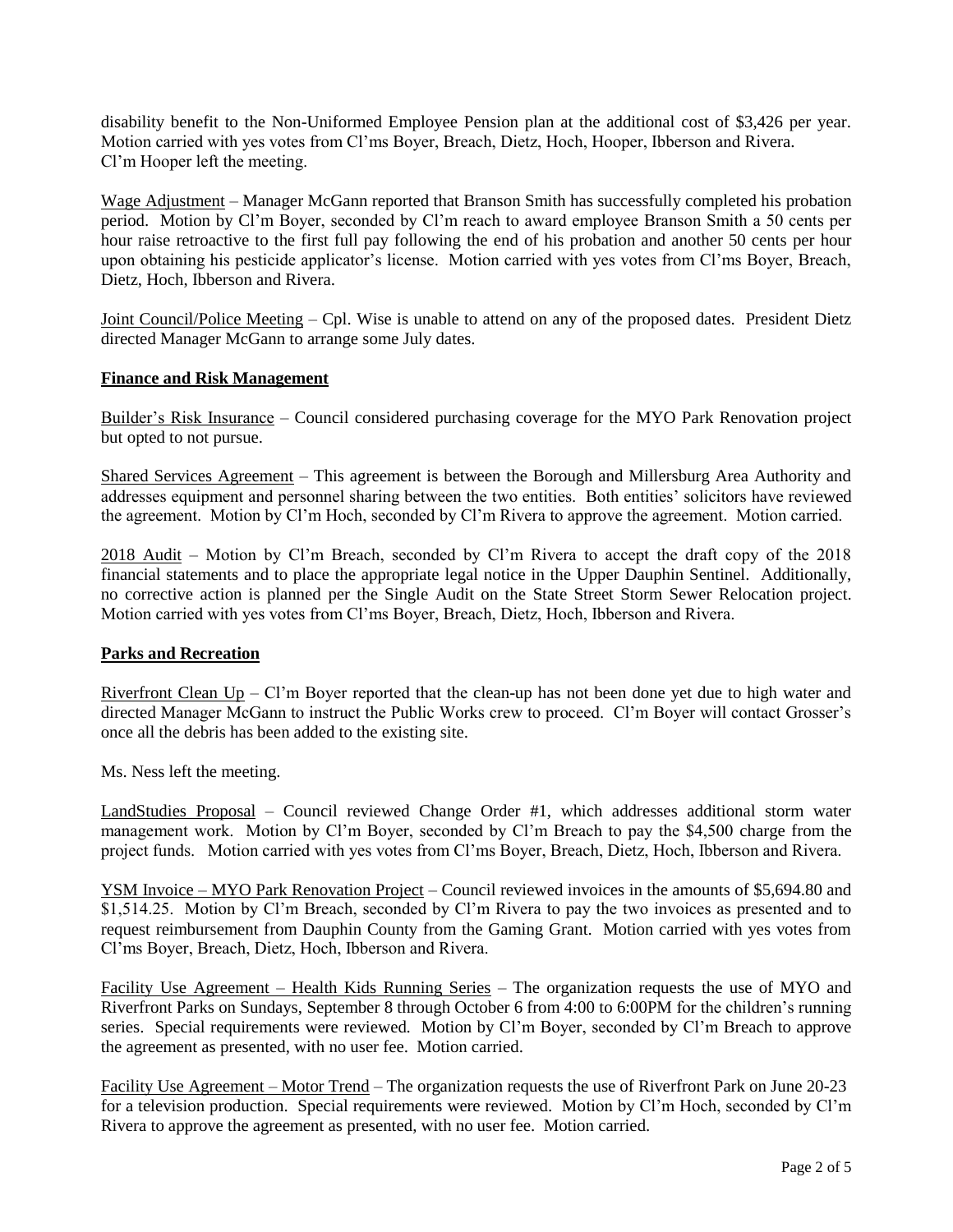# **Property**

Pine Street Property Update – Cl'm Rivera reviewed a proposed drawing of the new building and Council discussed various options. The next step is to obtain cost estimates.

## **Public Safety**

### **Streets**

MYO Compost Site – Cl'm Hoch stated that while using the site, he has seen trash, concrete and rock. Manager McGann stated that the crew will mount a trail camera.

Illegal Turns – Cl'm Hoch reported that he has seen a lot of illegal left turns from Walnut Street onto Union Street. The additional "No Left Turns" sign has not been put up yet. Police will be asked to monitor the area.

Union Street Shade Tree – Ken Miller would like to trim the shade tree in front of his business but Council expressed their concern over the appearance of the tree afterward. Motion by Cl'm Breach, seconded by Cl'm Ibberson to permit Mr. Miller to trim the tree and to reevaluate the situation then. Manager McGann requested that Council consider reconstituting the Shade Tree Commission. President Dietz directed him to put this matter on social media.

School Zone Signs – Manager McGann reported that we did not receive the ARLE grant for 2019 from Penn DOT. Council reviewed a quote from Atlantic Transportation Systems, Inc. for two solar-powered signs totaling \$15,830. Upper Paxton Township would be responsible to pay for one-half the quote since one of the signs is situated in the Township. Motion by Cl'm Hoch, seconded by Cl'm Rivera to pay one-half of the ATS quote. Motion carried with yes votes from Cl'ms Boyer, Breach, Dietz, Hoch, Ibberson and Rivera. President Dietz directed Manager McGann to also purchase two static "End School Zone" signs.

**Economic Development –** Cl'm Dietz had nothing to report.

## **Mayor's Report**

Police Radio Band – Mayor Ibberson reported that the police radio band of frequency for Dauphin County is in jeopardy of being sold. This matter will be monitored.

Monthly Statistical Reports – In addition to what is captured on this report, Cl'm Boyer requested more detailed information, if possible, when our Police respond to drug related incidents.

Social Media Reports – Cl'm Breach requested that the Police stop posting details of drug overdoses on social media.

**Manager's Report** – Written report provided to all Cl'ms.

#### **Unfinished Business**

Right to Know Request – Cl'm Boyer updated the Council on his recent Right to Know request submitted to the PA State Police, in which he requested PSP's response time to an incident on West Union Street. The response from the PSP was that they are not able to provide that information to him. Cl'm Boyer expressed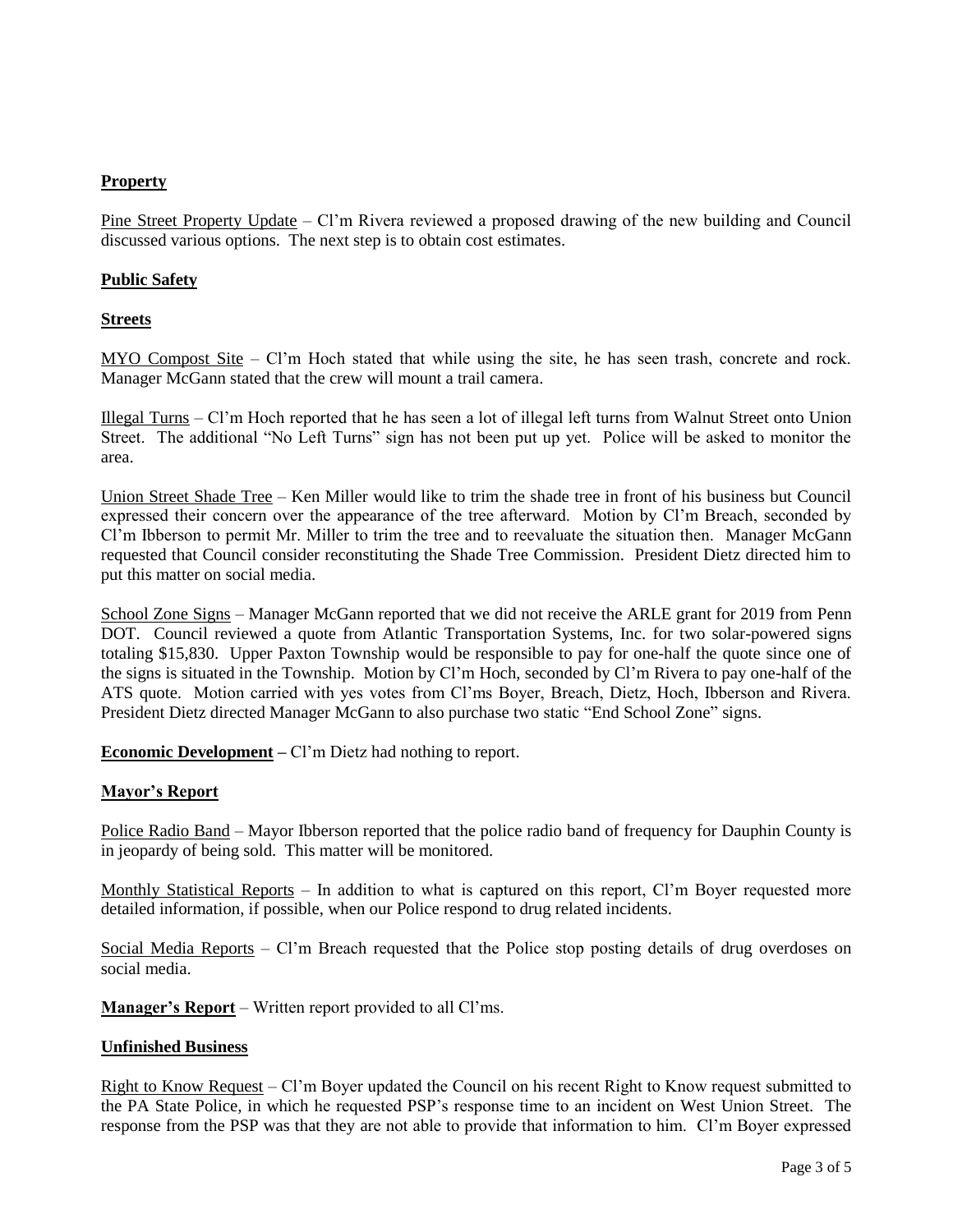his disappointment in the response stating that as community leaders, he feels we should know that information.

## **New Business**

Mountain Ridge Metals Proposal – Council reviewed a proposal for 168 eight-foot poles and 10 fourteenfoot poles for the Christmas lighting display, for \$1,000, which is for material only. Labor would be donated. Motion by Cl'm Hoch, seconded by Cl'm Ibberson to approve the proposal contingent upon the Lions Club agreeing to pay for the expense. Motion carried with yes votes from Cl'ms Boyer, Breach, Dietz, Hoch, Ibberson and Rivera.

Sign Request – 625 N. Market Street – The zoning ordinance allows for a 2x2 square foot sign in a commercial zone. The business planning to move into the building is requesting permission to put up a 4x6 square foot sign. Motion by Cl'm Breach, seconded by Cl'm Ibberson to allow the request. The language in the zoning ordinance will be revisited.

PSAB Update – President Diet reported to the Council that PSAB has adopted legislation supporting Restore PA and PennDOT responsibility for stormwater maintenance expenses on State roads.

**Communications** – All communications were made available to Cl'ms. Manager McGann reported that PPL has agreed to install a shield on the streetlight at Charles and Stephanie Shadel's house on Moore Street to address their complaint regarding the new LED lights.

#### **Organization Reports**

Upper Dauphin COG – Cl'm Dietz reported that the May meeting was held at Mifflin Township. They are working on updating UDCOG's website.

Millersburg Planning Commission – Manager McGann reported that there was no quorum at the last meeting. The next meeting will be in August.

Millersburg Area Pool Association – No report.

Millersburg Fire Company – April meeting minutes were provided. President Dietz reported that we received a snack basket at the recent banquet.

Millersburg Area Authority – May meeting minutes were provided to all Council members.

Dauphin County Tax Collection Committee – March summary meeting minutes were provided. Secretary Jackson reported that the Committee met in May.

Millersburg Ferry Boat Association – February, March and April minutes were provided.

Dauphin Lebanon County Borough Association – President Dietz reported that the group passed a resolution supporting keeping EIT collections as-is rather than having the State take them over. The next meeting will be on July 23.

Zoning Hearing Board – Manager McGann reported that there have been no hearings.

Upper Dauphin Industrial Development Authority – No report.

Millersburg Civil Service Commission – No report.